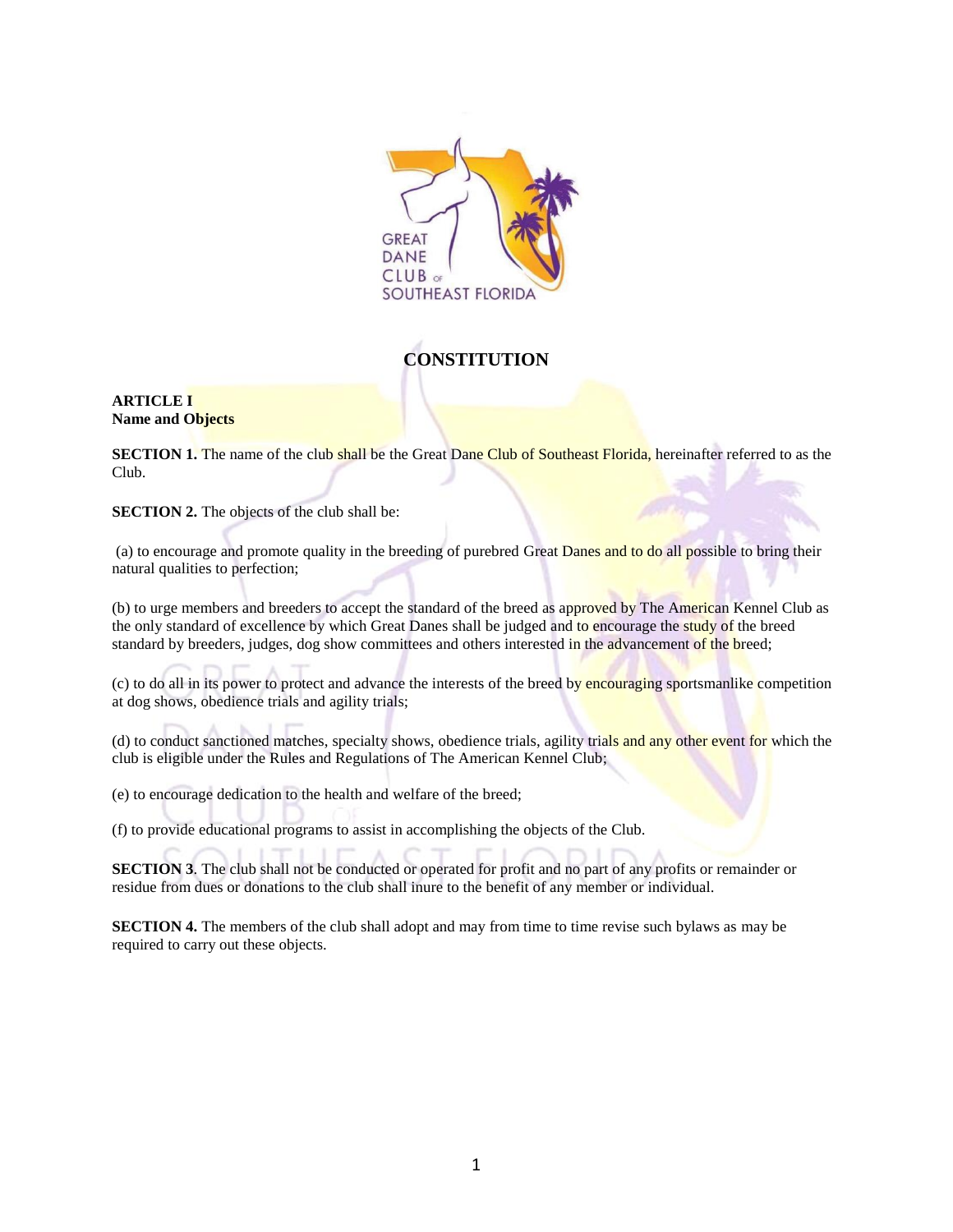# **BY-LAWS**

#### **ARTICLE I Membership**

**SECTION 1.** *Eligibility*. There shall be three (3) types of membership open to all persons eighteen (18) years of age and older who are in good standing with The American Kennel Club and who subscribe to the purposes of this Club.

(a) Regular Members: Any person eighteen (18) years of age or older and in good standing with The American Kennel Club may make application for regular membership to the Club.

(b) Family Members: Any persons eighteen (18) years of age or older and in good standing with The American Kennel Club, their spouse and their children residing in the household may make application for a family membership.

(c) Honorary Members: Honorary membership may be conferred only upon a person who has rendered distinctly valuable service to the Club or the breed. Honorary members shall be exempt from dues and application fee and shall enjoy all the privileges of the Club, except that they may not vote or hold office. A member so honored may maintain active (regular) membership status by paying the appropriate annual dues.

#### **SECTION 2.** *Dues.*

(a) Membership dues shall not exceed \$25 per year for Regular Members, \$35 per year for Family Members, or no fee for Honorary Members, payable on or before the 1st day of January of each year. No member may vote whose dues are not paid for the current year.

(b) During the month of November, the Treasurer shall send to each member a statement of dues for the ensuing year.

(c) Dues paid by first time applicants voted into membership between October 1<sup>st</sup> and December 31<sup>st</sup> of each year shall cover the remaining portion of the current calendar year, and shall carry over to the new member's dues for the following calendar year.

# **SECTION 3.** *Election to Membership.*

(a) Each applicant for membership shall apply on a form as approved by the board of directors and which shall provide that the applicant agrees to abide by the constitution and bylaws of the Club, the Breeder's Code of Ethics of the Great Dane Club of America and the rules of The American Kennel Club. The application shall state the name, address, and occupation of the applicant and it shall carry the endorsement of two members in good standing.

(b) Accompanying the application, the prospective member shall submit dues payment for the current year along with the application fee, as specified on the application form.

(c) Upon receipt of the application, all dues and appropriate fees shall be immediately forwarded to the Treasurer of the Club and the application shall be filed with the Secretary of the Club.

(d) The Secretary of the Club shall read each application at the Club meeting following receipt of the application. At the subsequent Club meeting, the Secretary of the Club shall read each application again, and after discussion, the members present may vote on acceptance of the applicant. A 2/3 vote of members present and voting shall be required to elect the applicant to membership.

(e) Any applicant receiving a rejection shall be refunded all dues paid within thirty (30) days of such. Applicants for membership who have been rejected by the club may not reapply within six months after such rejection.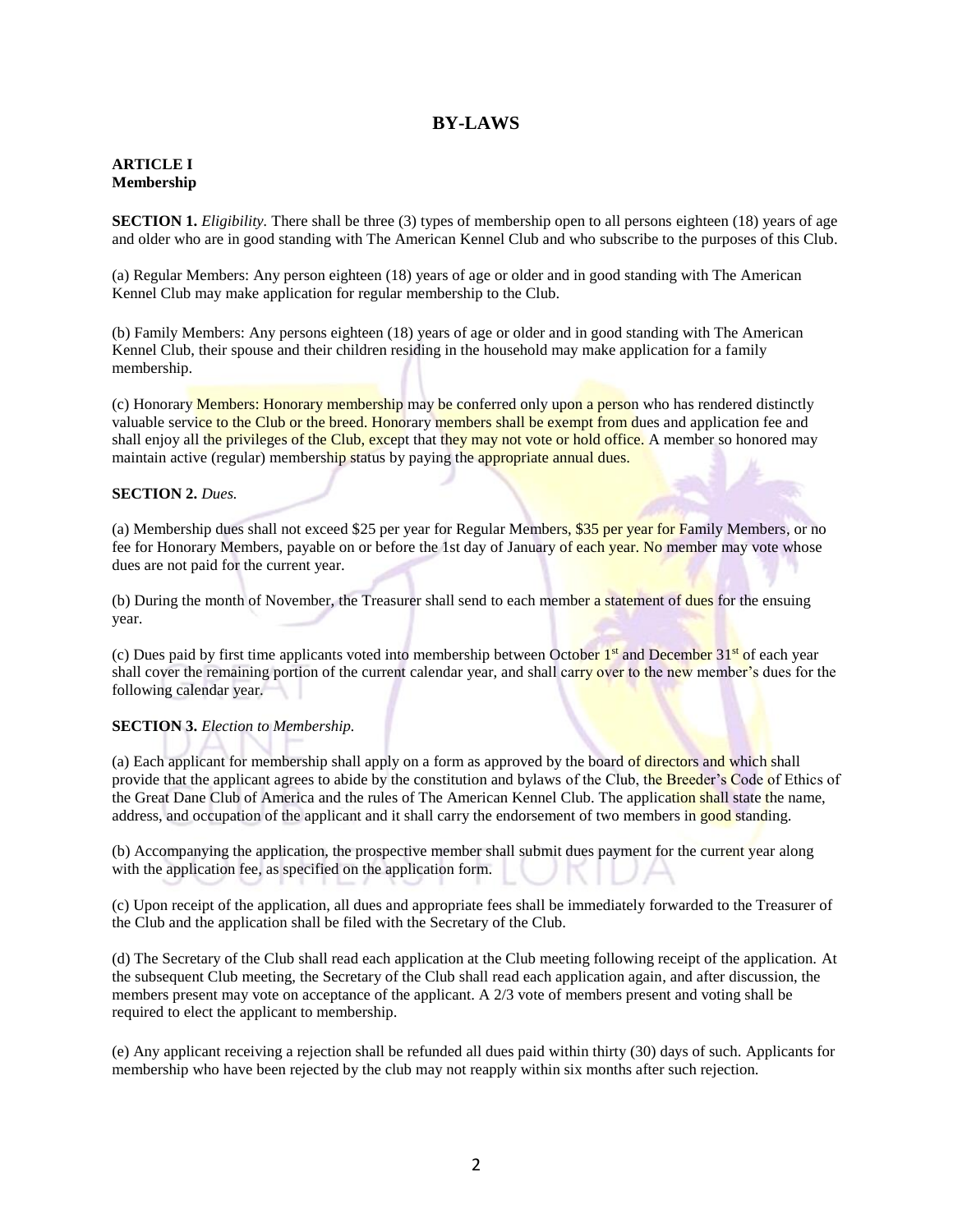(f) An Open Enrollment period of thirty (30) days may be enacted by the Board of Directors of the Club. Open Enrollment periods will waive application fees and expedite the application process to completion at the first Club meeting following receipt of applications received during Open Enrollment.

**SECTION 4.** *Termination of Membership.* Memberships may be terminated:

(a) *by resignation.* Any member in good standing may resign from the club upon written notice to the Secretary, but no member may resign when in debt to the club. Obligations other than dues are considered a debt to the club and must be paid in full prior to resignation.

(b) *by lapsing.* A membership will be considered as lapsed and automatically terminated if such member's dues remain unpaid after March 1<sup>st</sup> of any fiscal year; however, the board may grant an additional 60 days of grace to such delinquent members in meritorious cases provided said member personally contacts, in writing, the Treasurer or Board of Directors for an extension period prior to the March 1<sup>st</sup> deadline. Voting by the Board of Directors must be by majority vote. In no case may a person be entitled to vote at any club meeting whose dues are unpaid as of the date of that meeting.

(c) *by expulsion.* 

- 1) A membership may be terminated by expulsion as provided in Article VI of these bylaws.
- 2) If any rescue organization certifies to the Club that a Great Dane surrendered to that rescue organization within the most recent sixty  $(60)$  days was bread by, owned by or co-owned by one or more current member(s) of the Club, the Secretary within ten (10) days shall send written notification of these assertions to the member(s) in question, together with a regular reply form approved by the Board of Directors, and shall send a copy of the notification to each member of the Board of Directors. Within thirty (30) days thereafter, each member so notified shall reply to the Secretary, in writing, to acknowledge or disprove the relationship to the animal and in cases where the relationship is acknowledged, shall document the steps said member took personally to assist with rehoming or caring for the animal. The Board of Directors shall have the power to decide whether the reported relationship to the animal is factual. If the relationship to the animal is not deemed factual, the matter shall be closed. In cases where the relationship to the animal is deemed factual, the Secretary shall confirm with the rescue organization that the steps documented in the member's reply were taken. If the rescue organization does not corroborate that the steps were taken, or if no steps were taken within the thirty (30) day period allotted for this purpose, or if the member fails to reply as herein required to the Secretary, each such member shall be expelled from membership of the Club, and for the immediately subsequent two (2) years shall not be eligible to apply for new membership. In the case of such expulsion, all documentation will also be forwarded to the parent club.

# **ARTICLE II Meetings and Voting**

**SECTION 1.** *Club Meetings*. Meetings of the club are defined as gatherings where attendees see and/or hear each other. This includes meeting (in person) "physically" in the same room or conducting a meeting by videoconference or teleconference or chat room/internet. Meetings shall be held at such hour, date and place as may be designated by the board of directors.

**SECTION 2**. *Annual Meetings.* The annual meeting of the Club shall be held during the month of March, during and part of the Club's regular March meeting.

**SECTION 3**. *Regular Meetings.* The regular meetings of the Club shall be held at such hour, date and place as may be designated by the board of directors.

**SECTION 4**. *Notices.* All written e-mail notices required by these by-laws shall be given to the Secretary by emailing the same to each regular member of the Club and to the parent club as necessary.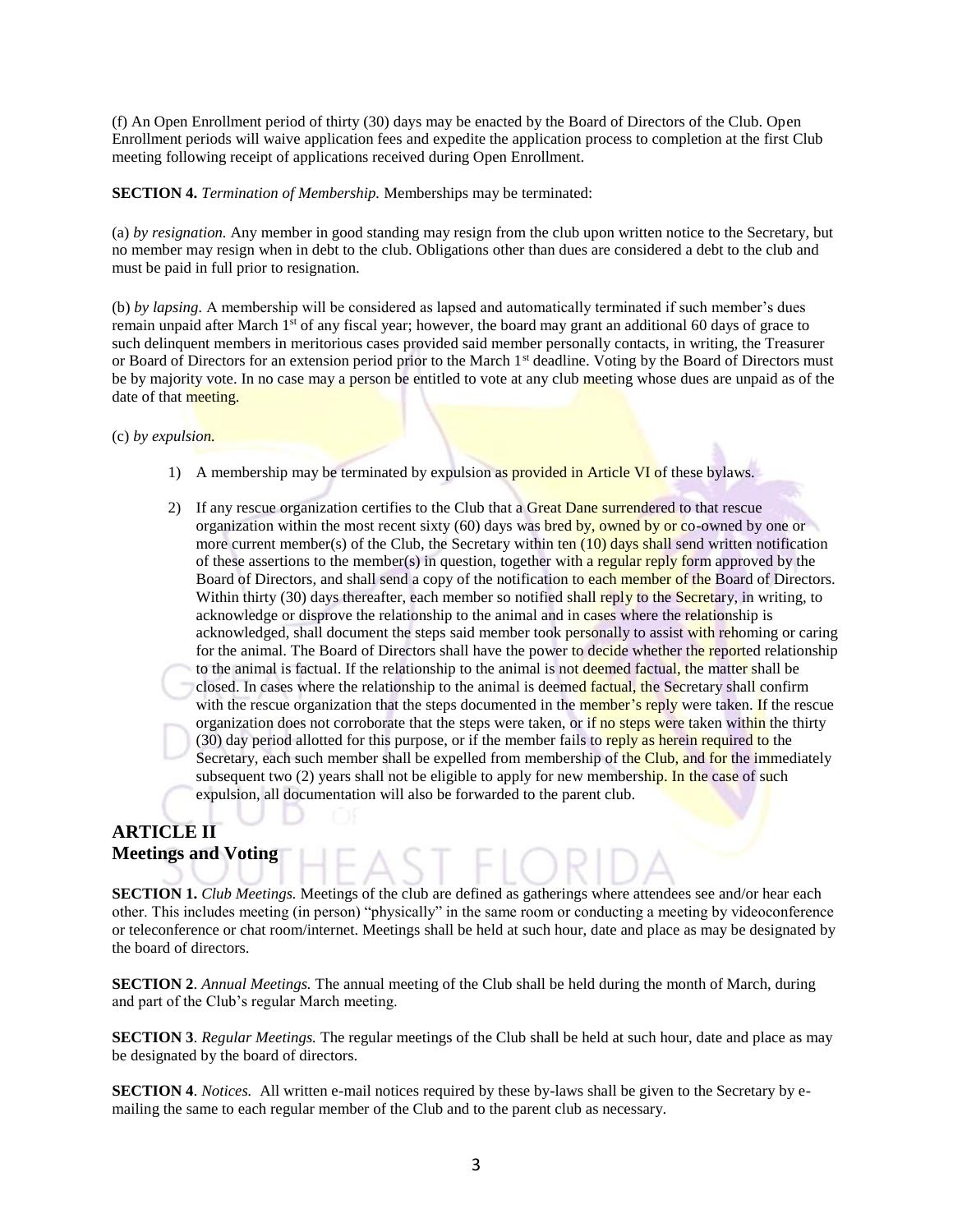**SECTION 5.** *Quorum at Member's Meetings.* At any meeting of the membership, twenty (20%) percent of the members eligible to vote shall constitute a quorum for the transaction of business, but a lesser number may adjourn any meeting from time to time. Notice shall be given to all members of the time and place of any such adjournment. When a quorum is present at any meeting, a majority of the members present may decide any question brought before such meeting, except as otherwise provided by law or these by-laws.

**SECTION 6.** *Voting by E-Mail in Lieu of Meeting.* Any action that could be taken by a vote of the membership at a meeting can be voted upon by e-mail. A matter may be presented to the membership for e-mail vote upon direction of the President, by a majority vote of the Board of Directors present at a meeting of the Board or by five (5%) percent of the members eligible to vote and shall be presented by the Secretary at the written request of a majority of the Board of Directors or five (5%) percent of the members eligible to vote.

# **ARTICLE III Directors and Officers**

**SECTION 1.** *Board of Directors.* The board shall be comprised of the officers and four (4) Directors, all of whom shall be members in good standing and all of whom shall be elected for one-year terms at the club's annual meeting as provided in Article IV and shall serve until their successors are elected. General management of the club's affairs shall be entrusted to the board of directors.

(a) Meetings of the Board of Directors are defined as gatherings where attendees see and/or hear each other. This includes meeting (in person) "physically" in the same room or conducting a meeting by videoconference or teleconference or chatroom/internet.

- 1) Designated Meetings. The first meeting of the Board of Directors shall be held following the annual meeting of the membership. The final meeting of the Board of Directors shall be held during the month preceding the annual meeting of the membership.
- 2) Other Regular Meetings. All other meetings of the Board of Directors shall be held at such time as the Board of Directors may vote from time to time.
- 3) Special Meetings. Special meetings of the Board of Directors may be held at any reasonable time and place, if called by the President or any five (5) members of the **Board of Directors**. Ten (10) days written notice of such meeting, stating the purpose thereof, shall be sent to each Board member by the Secretary, and no other business may be conducted thereat.
- 4) Meetings of the Board of Directors may be held at any time without formal notice; provided all members are present and those not present have waived notice thereof. Such meetings shall be held at such time and place as the notice thereof or waiver may specify.
- 5) Quorum of the Board of Directors. Four (4) members of the Board of Directors shall constitute a quorum for the transaction of business at any meeting of the Board of Directors; but a lesser number may adjourn any meeting from time to time. Notice shall be given to all members of the Board of Directors of the time and place of any such adjournment.
- 6) Business of the Board of Directors may be conducted by mail, e-mail, fax, or teleconference. Any action or vote taken by teleconference must be subject to ratification of the Board of Directors by mail or e-mail within ten (10) days. Business of the Board of Directors may be conducted by e-mail provided the following precautions are in place:
	- a) Every Board member must be provided with the means to participate;
	- b) A procedure must be in place to verify the identity of the individuals participating to ensure that they are the eligible Board members;
	- c) A mechanism must be in place to verify that the eligible Board members are "listening";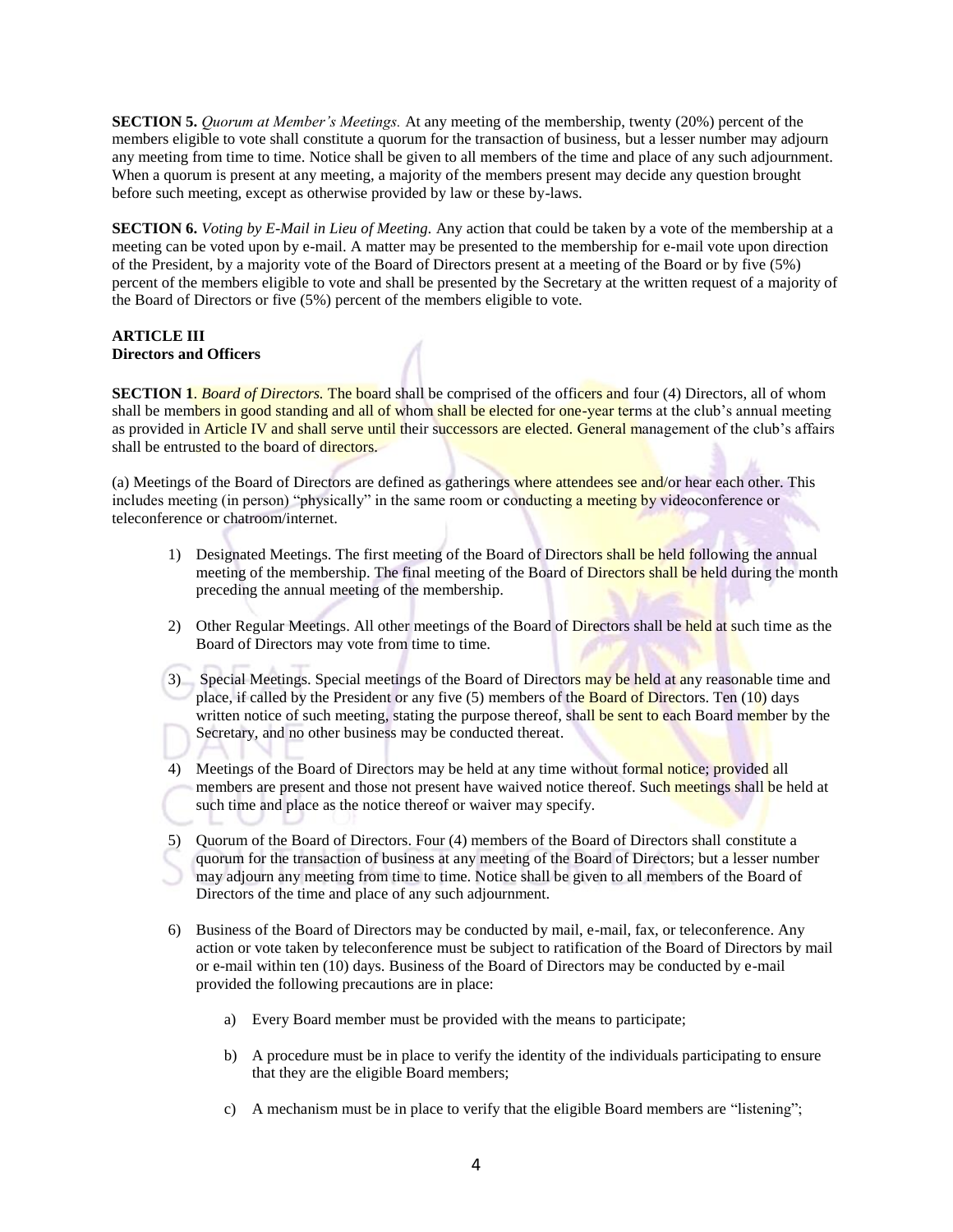d) All Board members must agree to participate.

**SECTION 2.** *Officers.* The club's officers, consisting of the President, Vice President, Secretary and Treasurer, shall serve in their respective capacities both with regard to the club and its meetings and the board and its meetings.

(a) President.

1) The President, when present, shall preside at all meetings of the club and of the board, and shall have the duties and powers normally appurtenant to the office of President in addition to those particularly specified in these bylaws.

2) All standing committees shall be appointed by the President within thirty (30) days of the conclusion of the annual meeting. Such appointments can be over-ruled by the vote of two-thirds (2/3) of the entire Board of Directors and its decision shall be final. All committees not appointed by the President shall be appointed by the Board of Directors. The President shall perform all duties commonly incident to the office and shall perform such other duties, as the Board of Directors shall from time to time designate.

#### (b) Vice President.

1) The Vice President shall have the duties and exercise the powers of the President in case of the President's death, absence or incapacity.

#### (c) Secretary.

1) The Secretary shall keep a record of all meetings of the club and of the board and of all matters of which a record shall be ordered by the club; have charge of the correspondence, notify members of meetings, notify new members of their election to membership, notify officers and directors of their election to office, keep a roll of the members of the club with their addresses, which shall be sent to any member in good standing, upon written request, not more than once every club year, and carry out such other duties as are prescribed in these bylaws.

#### (d) Treasurer.

1) The Treasurer shall collect and receive all moneys due or belonging to the club. Moneys shall be deposited in a bank designated by the board, in the name of the club. The books shall at all times be open to inspection by the board and a report shall be given at every meeting on the condition of the club's finances and every item of receipt or payment not before reported; and at the annual meeting an accounting shall be rendered of all moneys received and expended during the previous fiscal year. The Treasurer shall be bonded in such amount as the board of directors shall determine.

**SECTION 3.** *Vacancies.* Any vacancies occurring on the board or among the offices during the year shall be filled until the next annual election by a majority vote of the members of the board at its first regular meeting following the creation of such vacancy, or at a special board meeting called for that purpose; except that a vacancy in the office of President shall be filled automatically by the Vice President and the resulting vacancy in the office of Vice President shall be filled by the board.

#### **ARTICLE IV**

## **The Club Year, Annual Meeting, Elections**

**SECTION 1.** *Club Year.* The club's fiscal year shall begin on the first (1<sup>st</sup>) day of April and end on the thirty-first  $(31<sup>st</sup>)$  day of March. The club's official year shall begin immediately at the conclusion of the election at the annual meeting and shall continue through the election at the next annual meeting.

**SECTION 2**. *Annual Meeting.* The annual meeting shall be held in the month of March, at which officers and directors for the ensuing year shall be elected by secret ballot from among those nominated in accordance with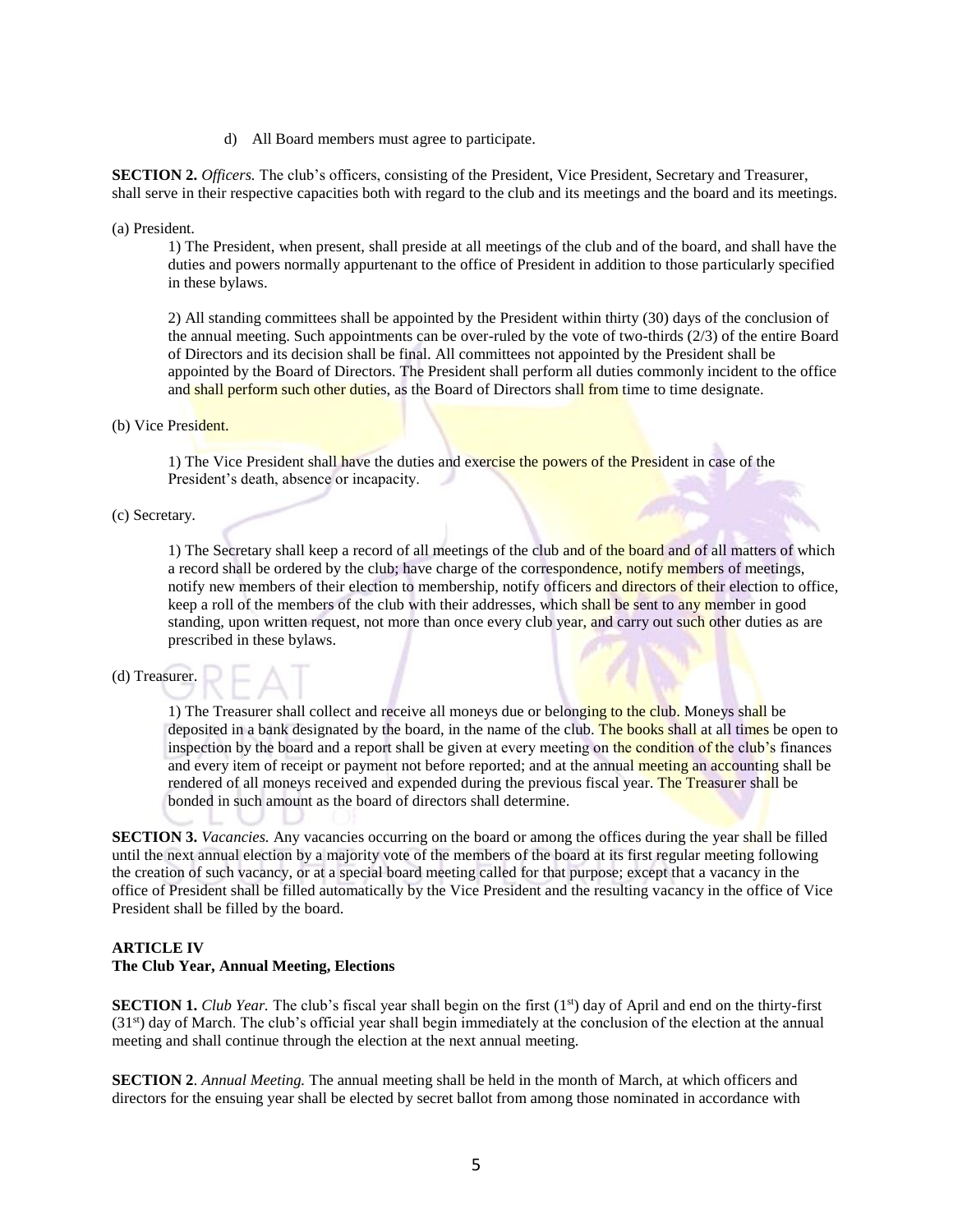Section 4 of this Article. They shall take office immediately upon the conclusion of the election and each retiring officer shall turn over to the successor in office all properties and records relating to that office within thirty (30) days after the election.

**SECTION 3.** *Elections.* The annual election of officers and directors shall be conducted by e-mail ballot or in person at the annual meeting. The nominated candidate receiving the greatest number of votes for each office shall be declared elected. The four (4) nominated candidates for other positions on the board who receive the greatest number of votes for such positions shall be declared elected.

**SECTION 4.** *Nominations.* No person may be a candidate in a club election who has not been nominated. During the month of January, the board shall select a Nominating Committee consisting of three members and two alternates, not more than one of whom may be a member of the board. The Secretary shall immediately notify the committeemen and alternates of their selection. The board shall name a chairman for the committee and it shall be such person's duty to call a committee meeting, which shall be held by the end of February.

(a) The committee shall nominate one candidate for each office and positions on the board and, after securing the consent of each person so nominated, shall immediately report their nominations to the Secretary in writing.

(b) Upon receipt of the Nominating Committee's report, the Secretary shall, at least two weeks before the annual meeting, notify each member in writing of the candidates so nominated.

(c) Additional nominations may be made at the January meeting by any member in attendance, provided that the person so nominated does not decline when their name is proposed, and provided further that if the proposed candidate is not in attendance at this meeting, the proposer shall present to the Secretary a written statement from the proposed candidate signifying willingness to be a candidate. No person may be a candidate for more than one position.

(d) Nominations cannot be made at the annual meeting or in any manner other than as provided in this Section.

# **ARTICLE V Committees**

**SECTION 1.** The board may each year appoint standing committees to advance the work of the club. Committees shall always be subject to the final authority of the board. Special committees may also be appointed by the board to aid it on particular projects. Standing committees are as follows:

- (a) Show Chair (awards, judge nominations, grounds etc)
- (b) Membership
- (c) Rescue
- (d) Website and Social Media
- (e) Quarterly Newsletter
- (f) Nominating

**SECTION 2.** Any committee appointment may be terminated by a majority vote of the full membership of the board upon written notice to the appointee; and the board may appoint successors to those persons whose services have been terminated. All appointed committees shall serve only until the new Officers and Directors shall take office.

EAST FL

# **ARTICLE VI Discipline**

**SECTION 1.** *Parent club or American Kennel Club Suspension.* Any member who is suspended from all the privileges of The Great Dane Club of America or The American Kennel Club automatically shall be suspended from the privileges of this club for a like period.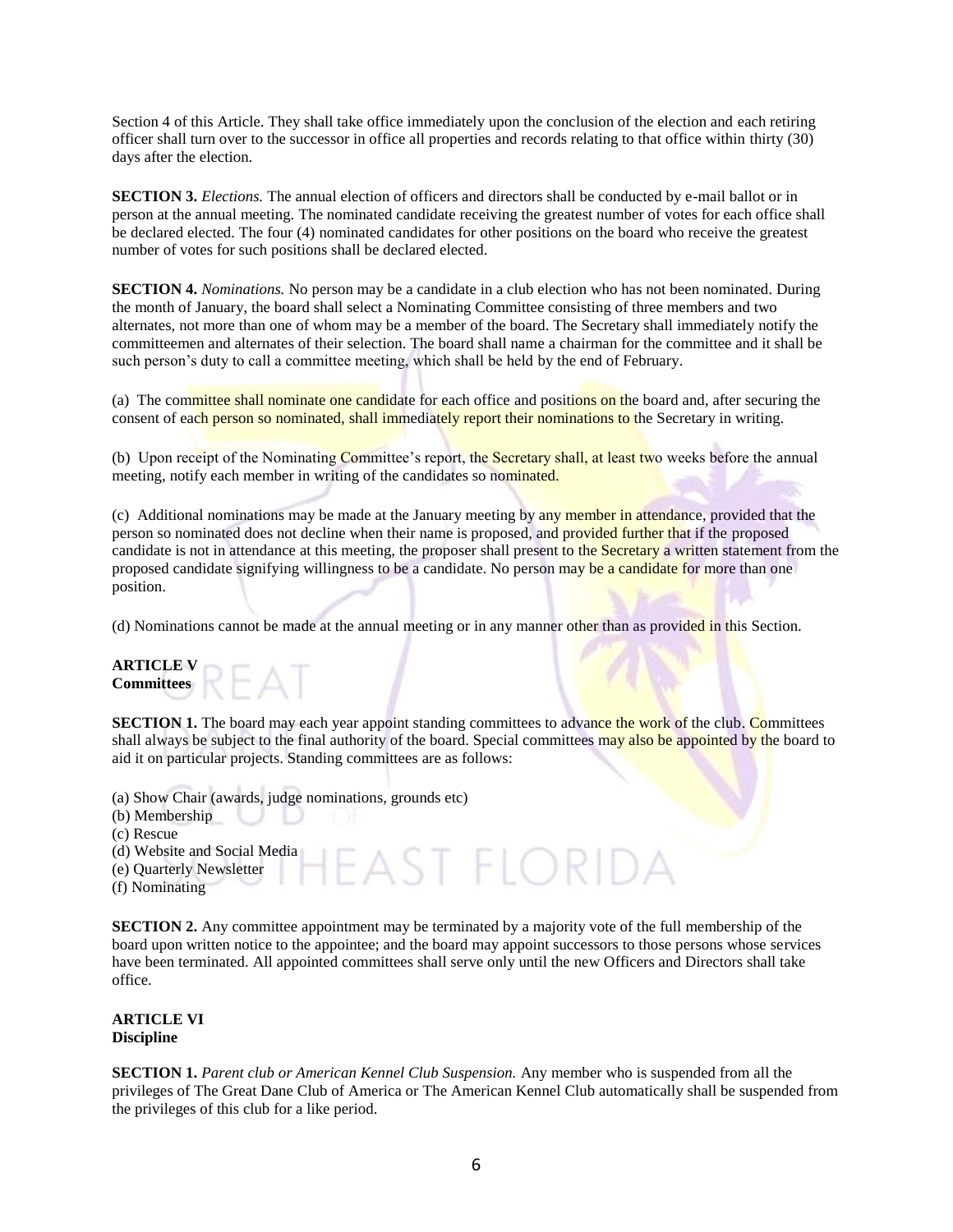**SECTION 2.** *Charges.* An individual member may prefer charges against another individual member for alleged misconduct prejudicial to the best interests of the club. Written charges with specifications must be filed in duplicate with the Secretary together with a deposit of one hundred dollars (\$100.00), which shall be forfeited if such charges are not sustained by the board following a hearing. The Secretary shall promptly send a copy of the charges to each member of the board or present them at a board meeting, and the board shall first consider whether the actions alleged in the charges, if proven, might constitute conduct prejudicial to the best interests of the club. If the board considers that the charges do not allege conduct which would be prejudicial to the best interests of the club, it may refuse to entertain jurisdiction. If the board entertains jurisdiction of the charges, it shall fix a date for a hearing by the board not less than three weeks nor more than six weeks thereafter. The Secretary shall promptly send one copy of the charges and the specifications to the accused member by registered mail together with a notice of the hearing and an assurance that the defendant may personally appear in his own defense and bring witnesses if he wishes.

**SECTION 3.** *Board Hearing.* The board shall have complete authority to decide whether counsel may attend the hearing, but both complainant and defendant shall be treated uniformly in that regard. Should the charges be sustained after hearing all the evidence and testimony presented by complainant and defendant, the board may by a majority vote of those present reprimand or suspend the defendant from all privileges of the club for not more than six months from the date of the hearing. And, if it deems that punishment insufficient, it may also recommend to the membership that the penalty be expulsion. In such case, the suspension shall not restrict the defendant's right to appear before his fellow members at the ensuing club meeting which considers the board's recommendation. Immediately after the board has reached a decision, its finding shall be put in written form and filed with the Secretary. The Secretary, in turn, shall notify each of the parties of the board's decision and penalty, if any.

**SECTION 4.** *Expulsion*. Expulsion of a member from the club may be accomplished only at a meeting of the club following a board hearing and upon the board's recommendation as provided in Section 3 of this Article. Such proceedings may occur at a regular or special meeting of the club to be held within 60 days but not earlier than 30 days after the date of the board's recommendation of expulsion. The defendant shall have the privilege of appearing in his own behalf, though no evidence shall be taken at this meeting. The President shall read the charges and the board's finding and recommendation, and shall invite the defendant, if present, to speak in his own behalf if he wishes. The members shall then vote by secret ballot on the proposed expulsion. A two-thirds  $(2/3)$  vote of those present and voting at the meeting shall be necessary for expulsion. If expulsion is not so voted, the board's suspension shall stand.

# **ARTICLE VII Amendments**

**SECTION 1.** Amendments to the constitution and bylaws may be proposed by the board of directors or by written petition addressed to the Secretary signed by twenty (20%) percent of the membership in good standing. Amendments proposed by such petition shall be promptly considered by the board of directors and must be submitted to the members with recommendations of the board by the Secretary for a vote within three months of the date when the petition was received by the Secretary.

**SECTION 2.** The constitution and bylaws may be amended by a two-thirds (2/3) secret vote of the members present and voting at any regular or special meeting called for the purpose, provided the proposed amendments have been included in the notice of the meeting and mailed to each member at least two weeks prior to the date of the meeting.

**SECTION 3.** No amendment to the constitution bylaws that is adopted by the club shall become effective until it has been approved by the Board of Directors of The American Kennel Club.

#### **ARTICLE VIII Dissolution**

**SECTION 1.** The club may be dissolved at any time by the written consent of not less than two-thirds (2/3) of the members in good standing. In the event of the dissolution of the club other than for purposes of reorganization whether voluntary or involuntary or by operation of law, none of the property of the club nor any proceeds thereof nor any assets of the club shall be distributed to any members of the club, but after payment of the debts of the club